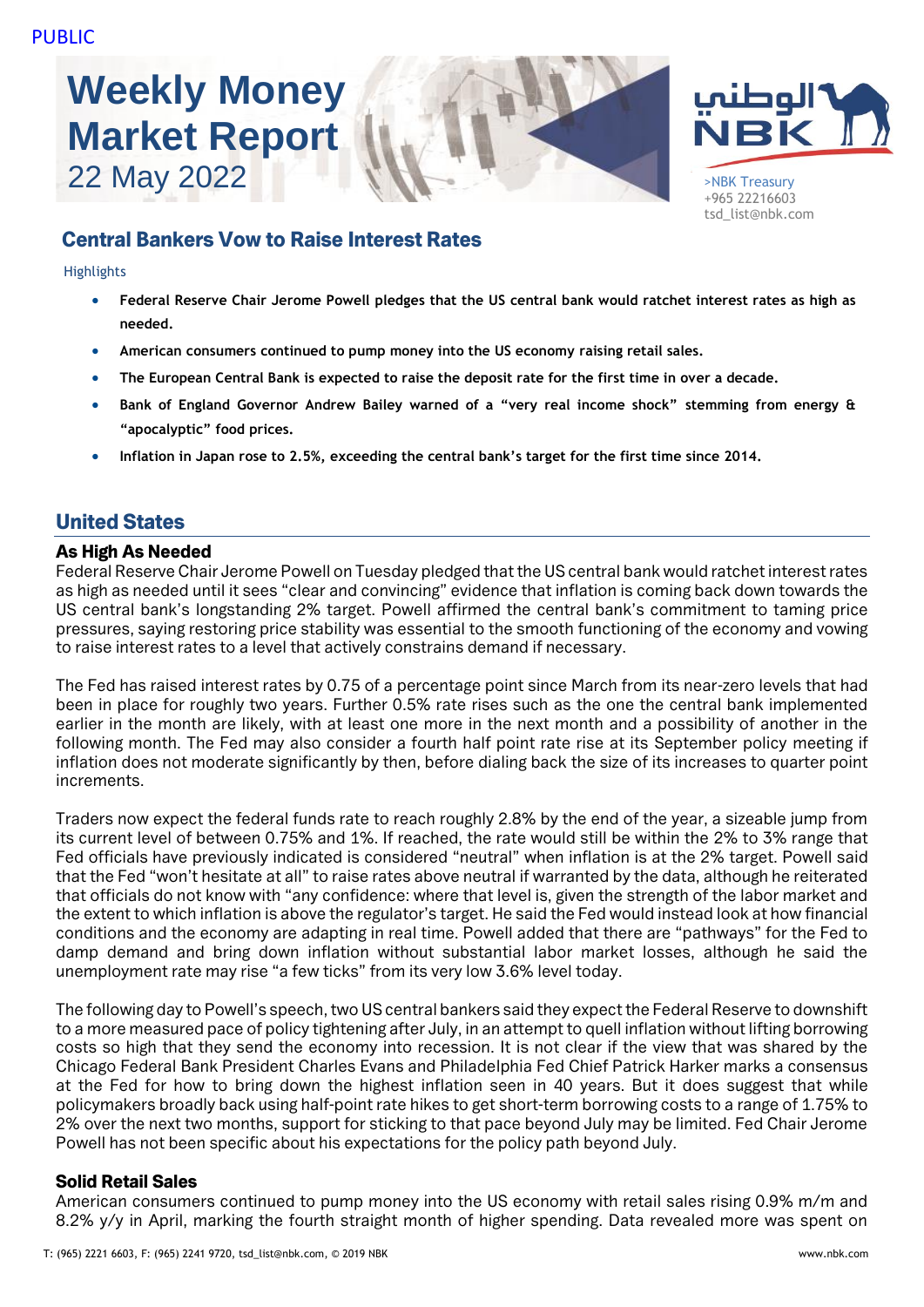

restaurants, furniture, clothing, and electronics. Spending on gasoline was cut as prices pulled back briefly in April from the rally owing to the war in Ukraine. Excluding gasoline, retail sales rose 1.3%. Other data added to signals of strong economic momentum, as US industrial production marked its fourth month of gains after increasing 1.1% in April. Looking at the labor market, April marked the 12th straight month of solid job gains sending unemployment close to pre pandemic levels at 3.6%.

## Dollar Cool Down

The US dollar kept rising in all but two of the last 14 weeks, and started this week on a firm foot, garnering support from a flight to safety by investors, amid a rout across markets due to fears of the impact of soaring inflation and Russia's invasion of Ukraine. But later in the week, the dollar started to flounder, with the dollar index ending the week 1.26% down at 103.152. The dollar's weakness partly reflected a recent fall in US Treasury yields adjusted for inflation, and is mostly attributed to the recent buildup of long US dollar positions that are weighing on the greenback, raising the question on whether the dollar really has reached exhaustion. Other safe-haven currencies have rallied this week as global equities have come under pressure, the Swiss franc ended the week 2.68% up versus the dollar, while the Japanese yen closed 1.08% up. The euro has also benefitted from the dollar's weakness, closing the week up 1.5%.

## Europe

#### Out of The Negative

The European Central Bank is expected to raise the deposit rate for the first time in over a decade this coming July, and to finally bring it out of negative territory at its following meeting in September. With inflation hitting 7.5% in the Eurozone in April, and almost every other major central bank having already raised interest rates, ECB president Christine Lagarde backed calls for an early rate hike by policymakers last week. The bank is now expected to end its bond purchases programme in July and follow that with a 25 basis-point deposit rate hike a few weeks later. The European Commission cut its growth forecast for the euro zone this year to 2.7% from 4.0% projected in February, and upgraded its inflation forecasts to 6.0% this year from 3.5%.

## United Kingdom

## Inflation: Rock. Low Economic Growth: Hard Place.

In its monetary policy report hearing, Bank of England Governor Andrew Bailey spoke in front of the Parliament on Monday where he said that he was unable to stop UK inflation from hitting 10% this year, admitting that he sounded "apocalyptic" on food price rises. Senior Tory MPs have been attacking the BoE on its handling of soaring price increases, and Baily accepted that inflation was far too high but blamed global shocks including Russia's invasion of Ukraine.

Bailey insisted the BoE would raise interest rates far enough to ensure UK inflation falls from an expected peak of more than 10% in the fall back to the central bank's 2% target. "The most important thing we can do is to get inflation back to target and to get back to target without unnecessary disruption to the economy," Bailey told MPs. He implied the BoE would not shy away from generating a recession to do that if it was necessary.

The Governor pinpointed rising prices for energy and goods as causes of inflation, and highlighted shocks such as Russian president Vladimir Putin's invasion of Ukraine and the impact of China's zero-Covid policy.

At the time of the hearing, the latest inflation data available was the 30-year high reading of a 7% increase in March, and while the Monetary Policy Committee raised its main interest rate a quarter point to 1% this month, the readings for April came two days following the hearing to show a gloomier picture. Official figures showed inflation in April jumped to 9%, the highest level the country have seen in more than 40 years.

The increase in prices, which is double the amount expected by the Bank of England just six months ago, is being driven by sharp rises in energy costs and the tightest labor market since the early 1970s. At Tuesday, employment figures showed that UK employment fell to its lowest rate in nearly half a century in the first quarter of 2022, as the number of job vacancies rose to a new high of 1.3mn.